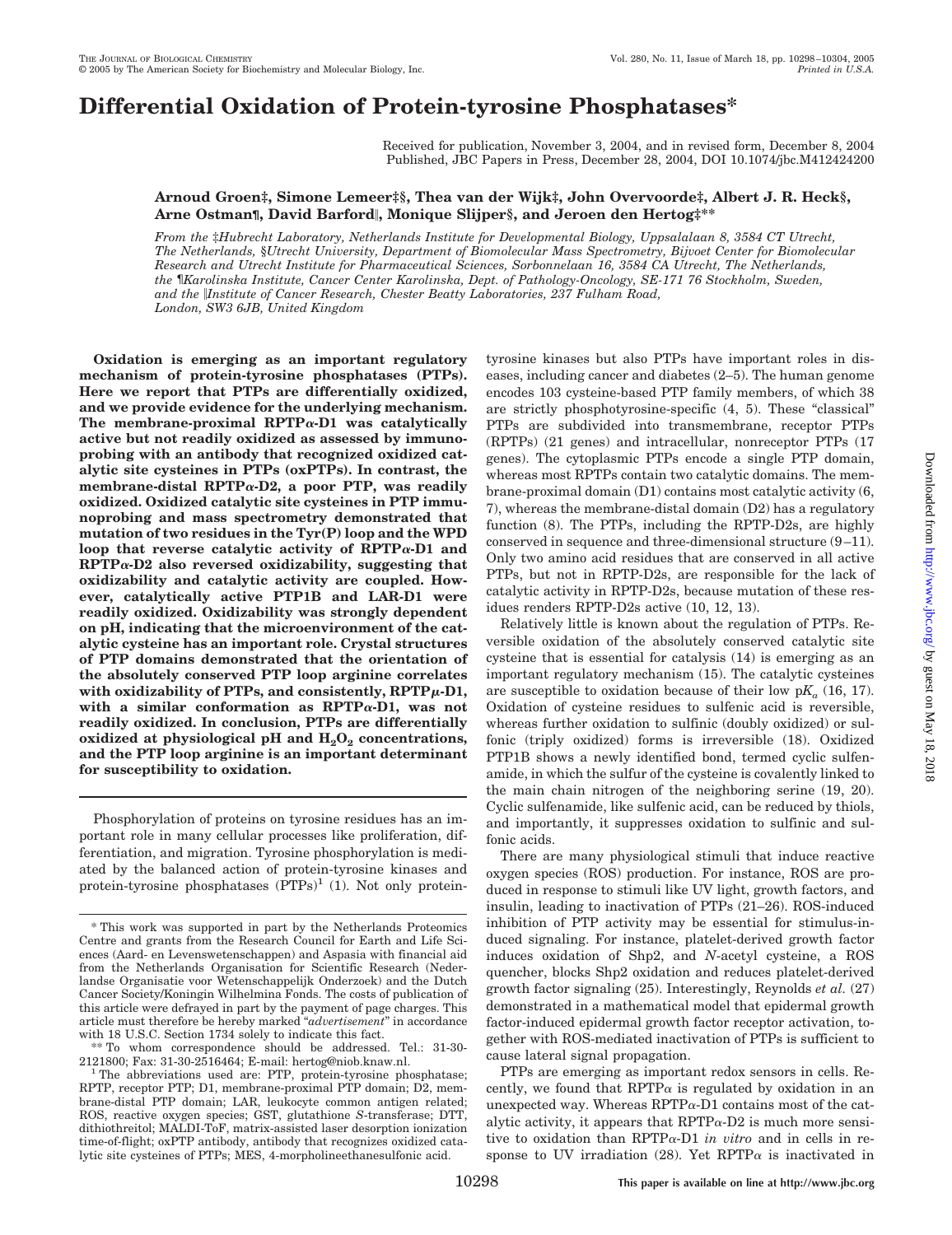response to  $H_2O_2$  treatment, because RPTP $\alpha$ -D2 undergoes a conformational change in response to oxidation, leading to stabilization of an inactive dimeric conformation (8, 29). Mutation of the catalytic cysteine in RPTP $\alpha$ -D2 renders RPTP $\alpha$  less sensitive to oxidation, in that  $H_2O_2$  and UV treatment of living cells do not lead to complete inactivation of  $RPTP\alpha$ -C723S, whereas wild type RPTP $\alpha$  is inactivated completely (8, 28).

In the present study, we investigated differential oxidation of PTPs. oxPTP immunoprobing and matrix-assisted laser desorption ionization time-of-flight (MALDI-ToF) mass spectrometry indicated that the mutations in the Tyr(P) loop and the WPD loop that are responsible for the difference in catalytic activity between RPTP $\alpha$ -D1 and RPTP $\alpha$ -D2 were also involved in the difference in oxidizability. Furthermore, we demonstrate that PTP1B and LAR-D1 were highly oxidizable. The susceptibility of PTPs to oxidation was strongly dependent on pH. Comparison of the crystal structures suggested that the orientation of the PTP loop arginine is important for the oxidizability of PTPs. Taken together, the subtle differences in the microenvironment of the catalytic cysteines determine the oxidizability of PTPs.

#### MATERIALS AND METHODS

*Constructs—*pGEX-based bacterial expression vectors encoding GST fusion proteins of RPTP $\alpha$ -D1 contained the region from amino acids 167 to  $503$  and RPTP $\alpha$ -D2 from amino acids  $504$  to  $793$  (30). D2-E690D, D2-V555Y,and D2-E690D/V555Y have been described (13). RPTP $\alpha$ -D1-Y262V and D1-D401E were made by site-directed mutagenesis and verified by sequencing. The pGEX construct encoding zebrafish PTP1B (residues 1–282) has been described (31). pGEX-LAR-D1 and pGEX-LAR-D2 encoded human LAR residues 1275–1608 and 1609–1897, respectively.  $p$ GEX-RPTP $\mu$ -D1 encoded human RPTP $\mu$  residues 765–1165. These constructs were derived by PCR and verified by sequencing.

*Analysis of Oxidized PTPs Using the oxPTP Antibody—*Reversible oxidation was assayed using an antibody, oxPTP, that specifically recognizes the sulfonic acid form of catalytic site cysteines of PTPs (28, 32). As outlined in Fig. 1*A*, following treatment, the sample is alkylated to protect reduced cysteines. Subsequently, the sample is treated with dithiothreitol (DTT) to reduce reversibly oxidized cysteines and treated with pervanadate to convert reduced cysteines to the sulfonic acid form. Finally, the sulfonic acid form is detected using the oxPTP antibody by immunoblotting. The procedure has been described in detail (28). Briefly, GST fusion proteins, purified using standard procedures, were bound to glutathione beads. All of the incubations and washes were done with 20 mM Tris, pH 7.5, unless otherwise stated. The proteins were reduced for 30 min in 10 mM DTT. The beads were washed twice and were incubated with varying concentrations of  $H_2O_2$  for 20 min. Immediately after oxidation proteins were alkylated, using 40 mM iodoacetic acid for 30 min. The proteins were washed extensively, reduced with 10 mm DTT, washed twice, and incubated for 1 h with  $0.1 \text{ mm}$ pervanadate (1 mM pervanadate, 1 mM  $\text{Na}_3\text{VO}_4$  mixed with 5 mM  $\text{H}_2\text{O}_2$ , final concentrations, and left for at least 5 min at room temperature) to convert reduced cysteines irreversibly into the sulfonic acid form. Laemmli sample buffer was added, and the samples were boiled for 5 min and run on a 10% SDS-polyacrylamide gel  $(5 \mu g)$  of protein/lane). The samples were transferred to polyvinylidene difluoride membrane by semi-dry blotting. For detection with oxPTP antibody, the blots were blocked in 0.1% bovine serum albumin, 0.1% Tween in 50 mM Tris, pH 7.5, 150 mM NaCl for 1 h or overnight and incubated with oxPTP antibody (1.5 h at room temperature or overnight at 4 °C). Subsequently, horseradish peroxidase-coupled goat-anti-rabbit (1:10,000; BD Pharmigen) was used, and the antibody signals were visualized by ECL. In some cases, the membranes were stripped and reprobed with anti- $RPTP\alpha$  antibody (30) and subsequently developed using ECL.

*Phosphatase Assays—*Fusion proteins were bound to GST beads in 20 mM Tris-HCl, pH 7.5, 10 mM DTT. The beads were incubated with varying concentrations of  $H_2O_2$  for 20 min at pH 7.5 and then directly incubated in 20 mM MES buffer, pH 6.0, 1 mM EDTA, 150 mM NaCl, 10 mM *p*-nitrophenylphosphate for 45 min at 30 °C. The reactions were quenched with 0.4 M NaOH, and optical density was measured with a spectrophotometer at 440 nm (wavelength).

*MALDI-ToF Mass Spectrometry—*All of the reactions and washing steps were performed in 20 mM Tris-HCl, pH 7.5. GST fusion proteins of  $RPTP\alpha-D2$  and mutated  $RPTP\alpha-D2$  (V555Y, E690D, and V555Y/

E690D) were immobilized on glutathione-Sepharose beads and incubated with 10 mM DTT. The beads were washed and incubated with  $H<sub>2</sub>O<sub>2</sub>$  for 20 min at room temperature. Subsequently, the beads were treated with 100 mM iodoacetamide for 30 min at room temperature to derivatize the unaffected cysteines. Finally, the beads were washed and incubated with 10 mM DTT for 10 min to reduce singly oxidized cysteines. The fusion protein was cleaved off by thrombin protease (4 h at room temperature), and the protein of interest was subjected to overnight tryptic digestion. For desalting, the peptides were adsorbed on  $C_{18}$  ZipTips (Millipore) and washed with 0.1% trifluoroacetic acid. The peptides retained on the columns were eluted using  $\alpha$ -cyano-4-hydroxycinnamic acid (10 mg/ml) in 10% acetonitrile, 0.1% trifluoroacetic acid. Peptide mass fingerprint spectra were recorded on a MALDI-ToF Voyager DE-STR (Applied Biosystems) mass spectrometer operated in positive ion Reflectron mode. After time-delayed extraction, the ions were accelerated to 20 kV for ToF mass spectrometric analysis. A total of 150 shots were acquired, and the signal was averaged per spectrum. MALDI-ToF spectra were analyzed using the Applied Biosystems Data Explorer software.

#### RESULTS

*Differential Oxidation of RPTP-D1 and RPTP-D2—*We investigated oxidation of PTPs using the oxPTP antibody (Fig. 1A). Consistent with a previous report  $(28)$ , RPTP $\alpha$ -D1 was oxidized at 250  $\mu$ m  $\text{H}_2\text{O}_2$  but not at lower concentrations (Fig. 1*B*), and RPTP $\alpha$ -D2 was already detectably oxidized at the lowest concentration used  $(31 \mu M H_2O_2)$  (Fig. 1*C*). The negative control in our oxPTP experiments represents the fully reduced PTP, achieved by treatment with 10 mm DTT for 20 min. For the positive control, the alkylation step was omitted, leading to complete triple oxidation of the catalytic cysteine upon pervanadate treatment (Fig. 1).

In parallel with the oxPTP immunoprobing experiments, we performed PTP activity assays using *p*-nitrophenylphosphate as a substrate. RPTP $\alpha$ -D1 retained much of its activity at low concentrations of  $\text{H}_2\text{O}_2$  (31  $\mu$ m) (Fig. 1*D*). RPTP $\alpha$ -D2, although much less active than D1, is more susceptible to  $H_2O_2$  than  $RPTP\alpha-D1$  and is already inactivated at low concentrations of  $H_2O_2$  (31  $\mu$ M; Fig. 1*D*). Together, these results show that  $RPTP\alpha-D2$  is more susceptible to oxidation than  $RPTP\alpha-D1$  as detected by the oxPTP antibody and by PTP activity assays.

*Two Residues Determine the Difference between RPTP-D1* and  $RPTP\alpha-D2$ —Previously, we have shown that the difference in catalytic activity between RPTP $\alpha$ -D1 and RPTP $\alpha$ -D2 is caused by two residues in the Tyr(P) loop (Tyr<sup>262</sup> in D1 and Val<sup>555</sup> in D2) and WPD loop (Asp<sup>401</sup> in D1 and Glu<sup>690</sup> in D2) that are always conserved in catalytically active PTPs and never in inactive RPTP-D2s. The single mutants in  $RPTP\alpha$ -D2, E690D and V555Y, regain some of their activity, and the double mutant V555Y/E690D is as active as RPTP $\alpha$ -D1 (12, 13, 33). These mutants were tested for their susceptibility to  $H_2O_2$ using the oxPTP antibody. Whereas wild type  $RPTP\alpha-D2$  was oxidized at 31  $\mu$ m H<sub>2</sub>O<sub>2</sub>, RPTP $\alpha$ -D2-V555Y was only oxidized at 125  $\mu$ <sub>M</sub> H<sub>2</sub>O<sub>2</sub> and above (Fig. 2A). Even higher levels of H<sub>2</sub>O<sub>2</sub> were required for RPTP $\alpha$ -D2-E690D oxidation (Fig. 2A). Moreover, RPTP $\alpha$ -D2-V555Y/E690D oxidation was only detected at  $1 \text{ mm } H_2O_2$  (Fig. 2A).

To test whether the Tyr(P) loop and the WPD motif were responsible for low oxidizability of RPTP $\alpha$ -D1, Tyr<sup>262</sup> was mutated to valine, and Asp<sup>401</sup> was mutated to glutamate. RPTP $\alpha$ -D1-Y262V and RPTP $\alpha$ -D1-D401E were much more sensitive to oxidation than wild type  $RPTP_{\alpha}$ -D1, in that appreciable oxidation was already detected at  $31-62 \mu M H_2O_2$  (Fig. 2*B*), similar to wild type  $RPTP\alpha-D2$ . These results support the hypothesis that the Tyr(P) loop and WPD loop are important for susceptibility to oxidation of RPTP $\alpha$ -D1 and RPTP $\alpha$ -D2.

We determined the catalytic activity of RPTP $\alpha$ -D1, RPTP $\alpha$ -D2, and their mutants, allowing direct comparison of PTP activity and oxidizability. Consistent with previous results (12, 13, 33), the single point mutations in  $RPTP_{\alpha}$ -D2 enhanced its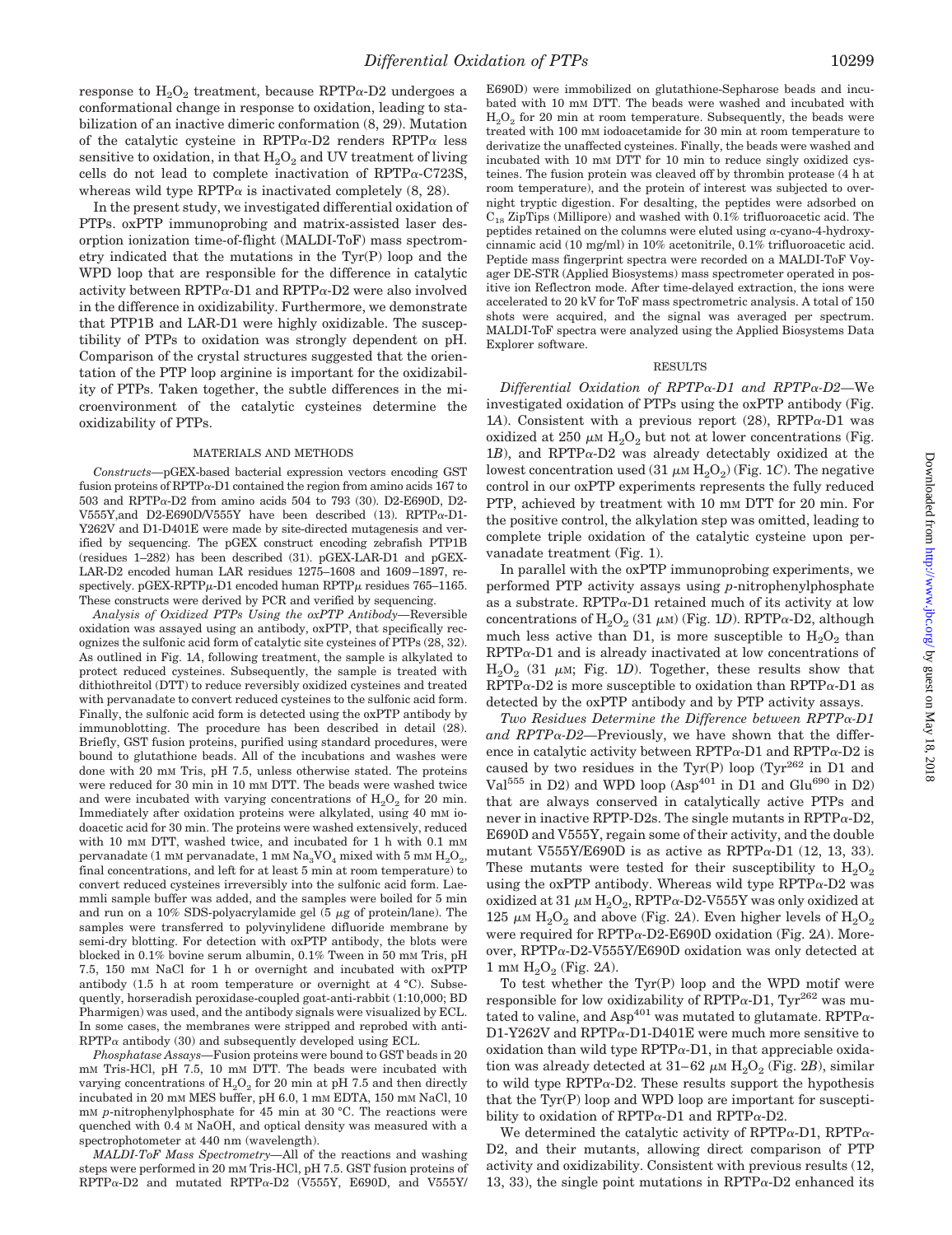

FIG. 1. Differential oxidation of RPTP $\alpha$ -D1 and RPTP $\alpha$ -D2. A, reduced (thiolate anion form,  $S^-$ ), reversibly oxidized (sulfenic acid or sulfenamide; *SOH*), and irreversibly oxidized (sulfinic and sulfonic acid; *SO2/3H*) PTP catalytic cysteines were detected as described in detail under "Materials and Methods" by subsequent alkylation with iodoacetic acid or iodoacetamide, reduction with DTT and detection by MALDI-ToF mass spectrometry (*MS*) or peroxidation with pervanadate (*PV*), and detection with oxPTP antibody. *B* and *C*, RPTP $\alpha$ -D1 (*B*) and RPTP $\alpha$ -D2 (*C*) were treated with increasing concentrations of  $\text{H}_{2}\text{O}_{2}$  (31, 62, 125, 250, 500, and 1000  $\mu$ m) and processed for detection of reversible oxidation, using the oxPTP antibody. The negative control (*nc*) was treated with DTT for 20 min. The positive control (*pc*) was not alkylated with iodoacetic acid, resulting in complete peroxidation in response to pervanadate. The samples were run on SDS-PAGE gels and blotted, and the immunoblots were probed with oxPTP antibody (*upper panels*). Equal amounts of fusion protein were loaded per lane, which was monitored by Coomassie Blue staining (data not shown) and by reprobing of the blots with anti-RPTP antibodies (*lower panels*). Representative immunoblots, developed with ECL, are depicted here. *D*, GST fusion proteins encoding RPTP $\alpha$ -D1 (*top panel*) and RPTP $\alpha$ -D2 (*bottom panel*) were treated with different concentrations of  $\rm H_2O_2$  ranging from 31 to 250  $\mu$ m. PTP activity was assayed using *p*-nitrophenylphosphate as a substrate and is depicted as a percentage of the maximal activity.



FIG. 2. The Tyr(P) loop and the WPD loop are important for oxidizability. A and B, RPTPa-D2 and mutants, V555Y, E690D, and V555Y/E690D (VY/ED) (A) and RPTP $\alpha$ -D1 and mutants, Y262V and D401E (B), were treated with increasing concentrations of H<sub>2</sub>O<sub>2</sub> (31–1000)  $\mu$ m). Negative and positive controls were included for all mutants, and oxPTP immunoprobing was performed as described in the legend to Fig. 1.  $C$ , PTP activity of RPTP $\alpha$ -D1, RPTP $\alpha$ -D2, and their mutants was assayed using *p*-nitrophenylphosphate and quantified spectrophotometrically. The experiments were done in triplicate, and the standard deviations are indicated.

activity to some extent, whereas RPTP $\alpha$ -D2-V555Y/E690D exhibited catalytic activity similar to  $RPTP\alpha-D1$  (Fig. 2*C*). Mutation of Asp<sup>401</sup> and Tyr<sup>262</sup> completely abolished RPTP $\alpha$ -D1 activity (Fig. 2*C*), demonstrating that the Tyr(P) loop and WPD loop are essential for catalytic activity.

Mass spectrometry experiments were performed to further investigate oxidation of RPTP $\alpha$ -D1 and RPTP $\alpha$ -D2. Unfortunately, the Cys<sup>433</sup> containing peptide of RPTP $\alpha$ -D1 did not resolve well in the MALDI-ToF spectra, and detection of Cys<sup>433</sup> oxidation failed. The peptide containing  $C_{\text{VS}}^{723}$  of RPTP $\alpha$ -D2 and its oxidized derivatives were readily detectable by MALDI-ToF (Fig. 3). At 1 mm  $H_2O_2$ , four peaks were evident in the spectra. As a result of the alkylation/reduction procedure, the reversibly oxidized Cys723 peptide was detected in its reduced form  $(m/z 2075.98)$ , whereas alkylated  $C_{VS}^{723}$  peptide corre-

sponds to reduced Cys723 peptide (*m*/*z* 2133.00). The other two peaks, *m*/*z* 2107.98 and 2123.98, represent irreversibly oxidized RPTP $\alpha$ -D2, with relative mass shifts of +32 and +48 corresponding to the formation of the sulfinic and sulfonic acid species, respectively. Reversibly oxidized  $C_{\text{VS}}^{723}$  peptide was already detected at the lowest concentrations of  $\rm H_2O_2$  (31  $\rm \mu M$ ), and the fraction of reversibly oxidized  $\text{Cys}^{723}$  peptide increased gradually with increasing  $H_2O_2$  concentrations (Fig. 3). The sulfinic acid species were only detected at high  $H_2O_2$  concentrations (250  $\mu$ m  $\text{H}_{2}\text{O}_{2}$  and higher) and sulfonic acid only at 1 m<sub>M</sub>  $H_2O_2$ .

Based on the MALDI-ToF spectra, we calculated the fraction of reversibly oxidized  $Cys^{723}$  peptide, relative to the total amount of  $Cys^{723}$  peptide. Wild type RPTP $\alpha$ -D2 was highly sensitive to oxidation, whereas  $RPTP_{\alpha}$ -D2-E690D was moder-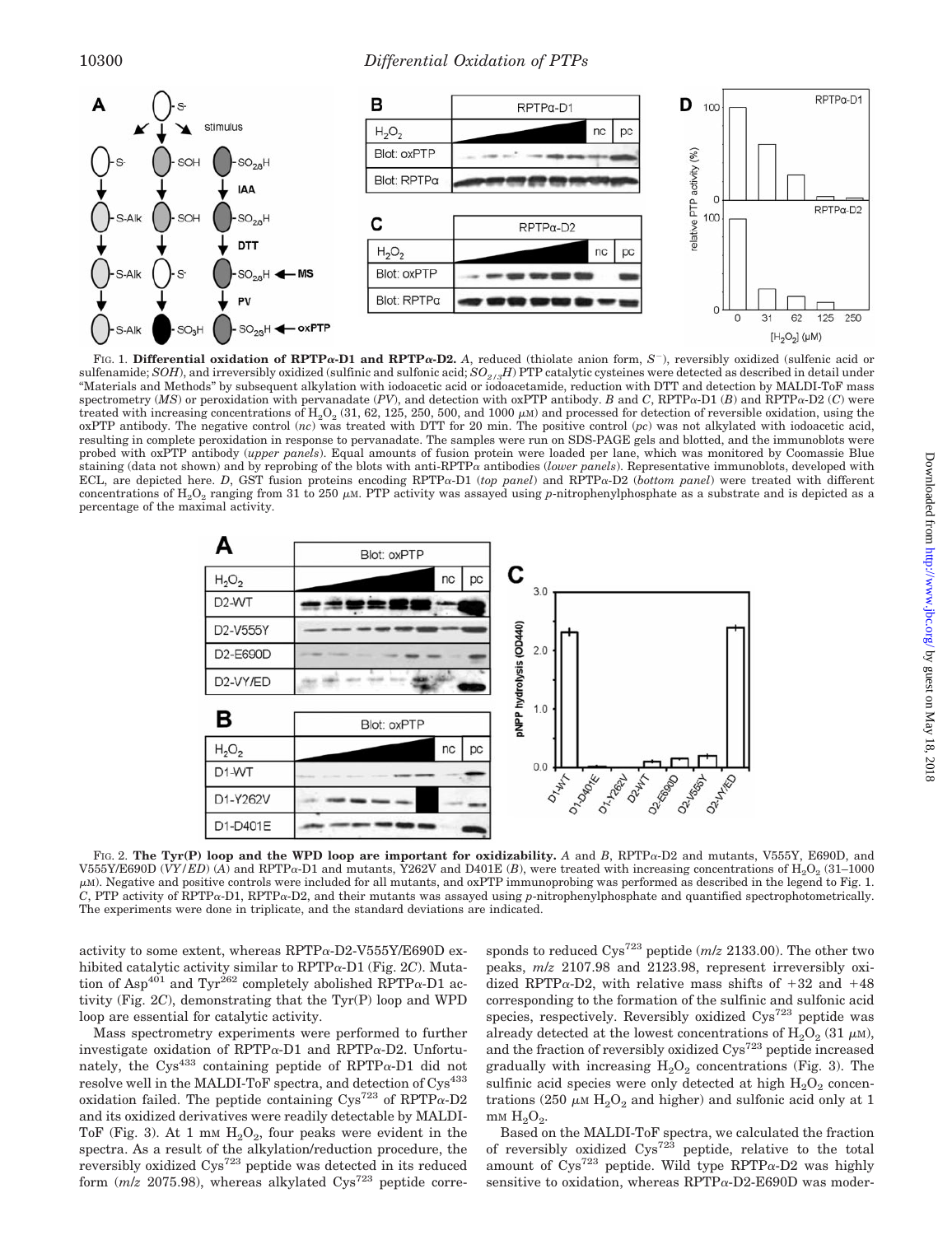FIG. 3. **MALDI-ToF analysis of oxidation of RPTP-D2 and mutants.** Purified RPTP $\alpha$ -D2 was treated with  $H_2O_2$ , and MALDI-ToF spectra were acquired as described under "Materials and Methods." The *m*/*z* range that contains the active site Cys723 peptide (residues 710 – 729) is depicted. Reversibly oxidized Cys<sup>723</sup> peptide was detected in reduced form (*m*/*z* 2075.98, \*), the sulfinic acid containing peptide shifted  $+32.00$  to  $m/z$ 2107.98  $(**)$ , and the sulfonic acid containing peptide  $+48.00$  to  $m/z$  2123.98 \*\*\*). The reduced  $Cys^{723}$  containing peptide was detected in alkylated form with a shift in relative molecular mass of 57.02 (*m*/*z* 2133.00, \*\*\*\*). Peak intensities of reduced and reversibly oxidized Cys723 peptides were determined from the MALDI-ToF spectra (*panels* on the *right*). Relative oxidation (*y* axes run from 0 to 100%) is plotted against increasing  $H_2O_2$ concentrations (0, 31, 62, 125, 250, 500, and 1000  $\mu$ <sub>M</sub>, *left* to *right*) for wild type  $(WT)$  and mutant RPTP $\alpha$ -D2 indicated).

ately sensitive, showing low levels of reversible oxidation at low  $H_2O_2$  concentrations (Fig. 3). RPTP $\alpha$ -D2-V555Y and RPTP $\alpha$ -E690D/V555Y were the least sensitive to oxidation, because for both mutants significant oxidation was detected only at high concentrations of  $\rm H_2O_2$  (250  $\mu$ M and higher; Fig. 3). The sulfinic and sulfonic acid form of Cys723 peptides in the MALDI-ToF spectra of RPTP $\alpha$ -D2 were not detected in any of the mutants (data not shown), again pointing toward a decreased sensitivity to oxidation for all mutants. The MALDI-ToF results are consistent with the oxPTP antibody data.

The oxidation and PTP activity results (Figs. 2 and 3) demonstrate that the two residues that determine the difference in catalytic activity between RPTP $\alpha$ -D1 and RPTP $\alpha$ -D2 are also responsible for the difference in oxidizability, which may suggest that PTP catalytic activity and oxidizability are linked.

*Oxidizability of PTP1B and LAR—*Our results suggest an inverse relation between catalytic activity and oxidizability. However, other PTPs that are catalytically active have been reported to be oxidized. Therefore, we investigated oxidation of PTP1B in parallel to RPTP $\alpha$ -D1 and RPTP $\alpha$ -D2. Oxidation of zebrafish PTP1B in which the oxPTP epitope (VHCSAG) is fully conserved (31) was readily detected at very low levels of  $\text{H}_2\text{O}_2$  (31  $\mu$ M), and PTP1B oxidation was maximal at 125–250  $\mu$ M H<sub>2</sub>O<sub>2</sub> (Fig. 4), similar to RPTP $\alpha$ -D2 (Fig. 1*C*). PTP1B is catalytically active (data not shown), arguing against an inverse correlation between catalytic activity and oxidation.

Next, we investigated oxidizability of the two catalytic domains of the RPTP, LAR. Both LAR-D1 and LAR-D2 were readily oxidized at low  $H_2O_2$  concentrations (31  $\mu$ M) with maximal oxidation levels at  $125-250 \mu$ m, like RPTP $\alpha$ -D2 and PTP1B (Fig. 4). PTP activity assays that were done in parallel demonstrate that LAR-D1 is catalytically active and LAR-D2 is not (data not shown), consistent with previous reports (6). Taken together, the finding that the catalytically active PTP1B and LAR-D1 are readily oxidized indicates that there is not a strict inverse correlation between catalytic activity and oxidizability.

Because the Tyr(P) loop and WPD loop are conserved in PTP1B and LAR-D1, other features of the PTPs must play a role in determining the sensitivity to oxidation.  $\text{Gly}^{259}$  in PTP1B (Gln<sup>474</sup> in RPTP $\alpha$ -D1 and His<sup>764</sup> in RPTP $\alpha$ -D2) is an important determinant of substrate specificity (34) and determines the flexibility of Gln<sup>262</sup> in the Q loop of the catalytic pocket  $(35)$ . Gly<sup>259</sup> might therefore be involved in the difference in oxidizability between PTP1B and RPTP $\alpha$ -D1. We mutated  $G\ln^{474}$  in RPTP $\alpha$ -D1 and His<sup>764</sup> in RPTP $\alpha$ -D2 to glycine, the





FIG. 4. **Differential oxidation of other PTPs.** PTP1B, LAR-D1, LAR-D2, RPTP $\alpha$ -D1-Q474G, RPTP $\alpha$ -D2-H764G, and PTP $\mu$ -D1 were treated with increasing concentrations of  $H_2O_2$  (31–1000  $\mu$ M), and reversible oxidation was detected as in Fig. 1. *nc*, negative control; *pc*, positive control.

residue at the corresponding position in PTP1B. RPTP $\alpha$ -D1-Q474G was poorly oxidized (Fig. 4), like wild type RPTP $\alpha$ -D1 (Fig. 1*B*). RPTP $\alpha$ -D2-H764G was readily oxidized (Fig. 4), like wild type RPTP $\alpha$ -D2 (Fig. 1*C*). Taken together, these results indicate that Gly259, a determinant of substrate specificity in PTP1B and RPTP $\alpha$ , is not involved in differential oxidation of PTPs.

Extensive comparison of the primary sequences of the PTPs involved did not lead to the identification of residues that might be responsible for the difference in oxidizability, except for three residues that are conserved in RPTP $\alpha$ -D1 (<sup>331</sup>TNL<sup>333</sup>) and RPTP $\alpha$ -D2 (<sup>624</sup>TEL<sup>626</sup>) but not in PTP1B (<sup>109</sup>NRV<sup>111</sup>). Thr<sup>331</sup> is buried in the catalytic pocket of  $RPTP\alpha-D1$  close to the catalytic  $Cys^{433}$  and therefore might have a role in oxidizability of  $Cys^{433}$ . We mutated  $\text{Thr}^{331}$  and the two following residues to the corresponding residues in PTP1B (T  $\rightarrow$  N, TN  $\rightarrow$  NR, and TNL  $\rightarrow$ NRV) and investigated oxidizability and catalytic activity of the mutants. However, these mutants were not catalytically active, and oxidation was not detectable using the oxPTP antibody (data not shown), suggesting that these mutations severely disrupted the conformation of the catalytic pocket.

*pH-dependent PTP Oxidation—*Cysteine residues are most vulnerable to oxidation in the thiolate anion form. Therefore, the pH may be an important determinant for oxidation of PTPs.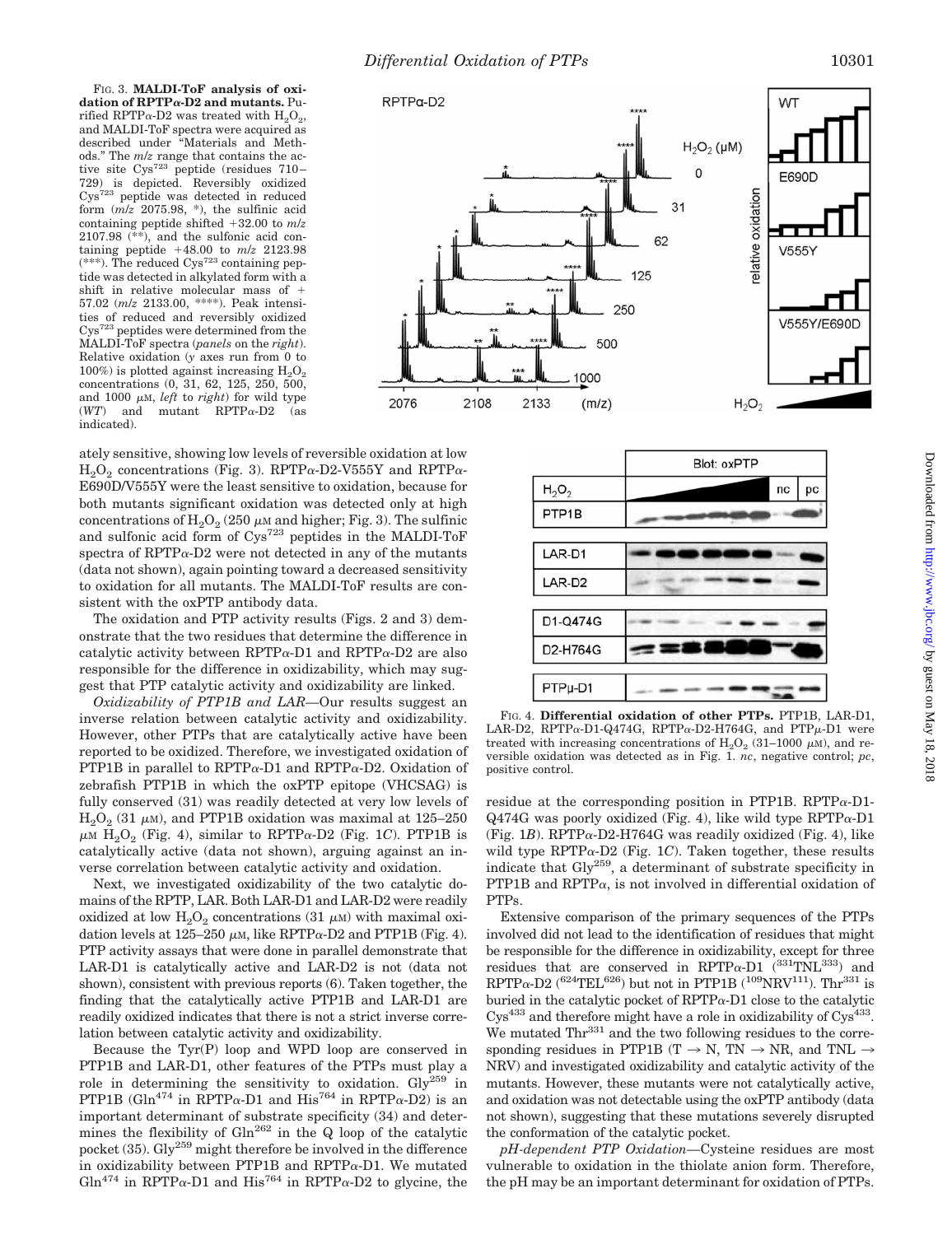

FIG. 5. PTP oxidizability is pH-dependent. A, PTP activity was assayed at pH 5.5–8.0 and is depicted relative to the maximal activity.  $\times$ ,  $RPTP\alpha-D1$ ; A,  $RPTP\alpha-D2$ ;  $\blacklozenge$ ,  $RPTP\alpha-D2-V555Y/E690D$ ;  $\blacklozenge$ , PTP1B. *B*, PTPs were treated with increasing concentrations of  $H_2O_2$  (31, 62, or 125  $\mu$ M) at pH 6.5–9.0, and reversible oxidation was assessed as in Fig. 1. *nc*, negative control; *pc*, positive control.

It is well known that the catalytic activity of PTPs is strongly dependent on pH (36, 37). We assayed the PTP activity of  $RPTP\alpha-D1$ ,  $RPTP\alpha-D2$ ,  $RPTP\alpha-D2-V555Y/E690D$ , and PTP1B at different pH. PTPs are highly active at low pH (optimum activity at pH 5.5– 6.0 for all PTPs tested). PTP activity decreased rapidly with increasing pH to 10% of the maximum activity at pH 8.0. It is noteworthy that although the absolute activity of the four PTPs tested is different (PTP1B  $>$  RPTP $\alpha$ - $D1 > RPTP_{\alpha} - D2 - V555Y/E690D \gg RPTP_{\alpha} - D2$ , the pH-dependent decrease in activity is very similar (Fig. 5*A*).

To investigate whether oxidation is a pH-dependent process,  $H<sub>2</sub>O<sub>2</sub>$  treatment was done at a range of different pHs. Three  $H<sub>2</sub>O<sub>2</sub>$  concentrations were used that are indicative of oxidizability, 31, 62, and 125  $\mu$ m. Strikingly, the oxidizability of RPTP $\alpha$ -D1 was clearly dependent on  $pH$  in that  $RPTP\alpha-D1$  was oxidized in response to low levels of  $\text{H}_{2}\text{O}_{2}$  (31  $\mu$ m) at pH 8.5 and 9.0 (Fig. 5*B*).  $RPTP\alpha-D2$  oxidation was not affected by elevating the pH, but lowering the pH to 7.0 and 6.5 gradually reduced oxidation of  $RPTP\alpha-D2$  (Fig. 5*B*). PTP1B was sensitive to oxidation at pH 7.5 and, like RPTP $\alpha$ -D2, lost its sensitivity when the pH was lowered to 6.5. RPTP $\alpha$ -D2-V555Y/E690D responded to different pHs much like RPTP $\alpha$ -D1, in that RPTP $\alpha$ -D2-V555Y/E690D was oxidized at high pH (pH 8.5 and 9.0). Taken together, these results demonstrate that oxidation of PTPs is strongly dependent on the pH, suggesting that the microenvironment of the catalytic cysteines has an important role.

*PTP loop Arginine Is Important for Oxidizability—*The crystal structures of the PTPs involved have all been solved:  $RPTP\alpha-D1$  (38),  $RPTP\alpha-D2$  (11), PTP1B (9), and LAR-D1 and LAR-D2 (10). Comparison of the microenvironment of the catalytic cysteine of these five PTPs indicated that the absolutely conserved PTP loop arginine is oriented differently in  $RPTP\alpha$ -D1 than in  $RPTP\alpha$ -D2, PTP1B, or LAR (Fig. 6). We determined the distance between the  $S<sub>\gamma</sub>$  atom of the catalytic cysteine and the three N atoms of the guanidinium group of the arginine (Table I). Strikingly, the  $N\eta_1$  atom was much closer to the S<sub> $\gamma$ </sub> atom of the catalytic cysteine in RPTP $\alpha$ -D1 than in the other PTPs (4.9 Å *versus* 7.1–8.0 Å; Table I). The N<sub> $\epsilon$ </sub> atoms were located at similar distances in all five PTPs  $(5.2-6.1 \text{ Å})$ , whereas the  $N_{\eta_2}$  atoms were partially buried in most structures at similar distances to the S $\gamma$  atom (6.1–7.3 Å). The proximity of the  $N\eta_1$  atom to the S<sub> $\gamma$ </sub> atom may account for the difference in oxidizability between  $RPTP\alpha-D1$  and other PTPs, because the guanidinium group of  $Arg<sup>439</sup>$  may sterically hinder the reaction of  $H_2O_2$  with the thiolate group of Cys<sup>433</sup>.

We analyzed the crystal structures of other classical PTPs,  $RPTP<sub>µ</sub>-D1$ , TC-PTP, Shp-1, Shp-2, PTP-SL, and YOP51. We found that only in  $RPTP\mu$ -D1, was the guanidinium group of the PTP loop arginine oriented similarly as in RPTP $\alpha$ -D1 (Fig. 6), and the N<sub>1</sub> atom was relatively close to the S<sub>2</sub> atom (5.5 Å; Table I). Indeed, RPTP $\mu$ -D1 was only oxidized at high  ${\rm H_2O_2}$ concentrations (Fig. 4), similar to  $RPTP\alpha-D1$ . Our results are consistent with a crucial role for the PTP loop arginine in the oxidizability of PTPs.

#### DISCUSSION

Oxidation is an attractive regulatory mechanism for PTPs, because ROS are readily formed in response to various stimuli, and oxidation is reversible. Here, we report that PTPs were oxidized differentially, which may be important for fine-tuning of the cellular responses to stimuli. We demonstrate that oxidizability and catalytic activity of RPTP $\alpha$ -D1 and RPTP $\alpha$ -D2 were reversed upon mutation of two residues in the Tyr(P) loop and WPD loop that are absolutely conserved in catalytically active PTPs but not in RPTP-D2s. However, these two residues cannot explain the difference in oxidizability between  $RPTP\alpha-D1$  on the one hand and the catalytically active PTPs, PTP1B, and LAR-D1 on the other, because these residues are conserved in all active PTPs. We found that oxidation of PTPs was highly dependent on pH, and we identified the PTP loop arginine as an important determinant in oxidizability.

oxPTP immunoprobing, PTP activity assays, and MALDI-ToF mass spectrometry consistently showed differential oxidation of purified RPTP $\alpha$ -D1 and RPTP $\alpha$ -D2 *in vitro*. We have previously shown that  $Cys^{723}$ , the catalytic cysteine of RPTP $\alpha$ -D2, is preferentially oxidized in living cells in response to UV treatment (28). Mutation of  $Cys^{723}$ , but not  $Cys^{433}$ , abolished oxidation of full-length  $RPTP\alpha$  in living cells. Moreover, differential oxidizability of RPTP $\alpha$ -D1 and RPTP $\alpha$ -D2 is consistent with previous data that RPTP $\alpha$ -D2 rather than RPTP $\alpha$ -D1 is the redox sensor. Mutation of Cys<sup>723</sup> renders full-length RPTP $\alpha$  at least in part insensitive to oxidation, in that  $H_2O_2$ treatment or UV treatment of living cells completely inactivates wild type RPTP $\alpha$ , but not RPTP $\alpha$ -C723S (8, 28). H<sub>2</sub>O<sub>2</sub>induced inactivation of RPTP $\alpha$  is due to a conformational change in RPTP $\alpha$ -D2, which leads to stabilization of an inactive  $RPTP\alpha$  dimer conformation (8, 29). How  $RPTP\alpha$ -D2 changes conformation in response to  $H_2O_2$  remains elusive and will require elucidation of the crystal structure of oxidized RPTP $\alpha$ -D2. The catalytic  $C_{\text{VS}}^{723}$  is required for the conformational change (8), and recently we found evidence that none of the other cysteines in RPTP $\alpha$  is involved in H<sub>2</sub>O<sub>2</sub>-induced stable dimer formation (39), ruling out the possibility of intramolecular disulfide bond formation, which has been observed in nonclassical Cys-based PTPs, including LMW-PTP (40), PTEN (41), and CDC25 (42). It is likely that the conformational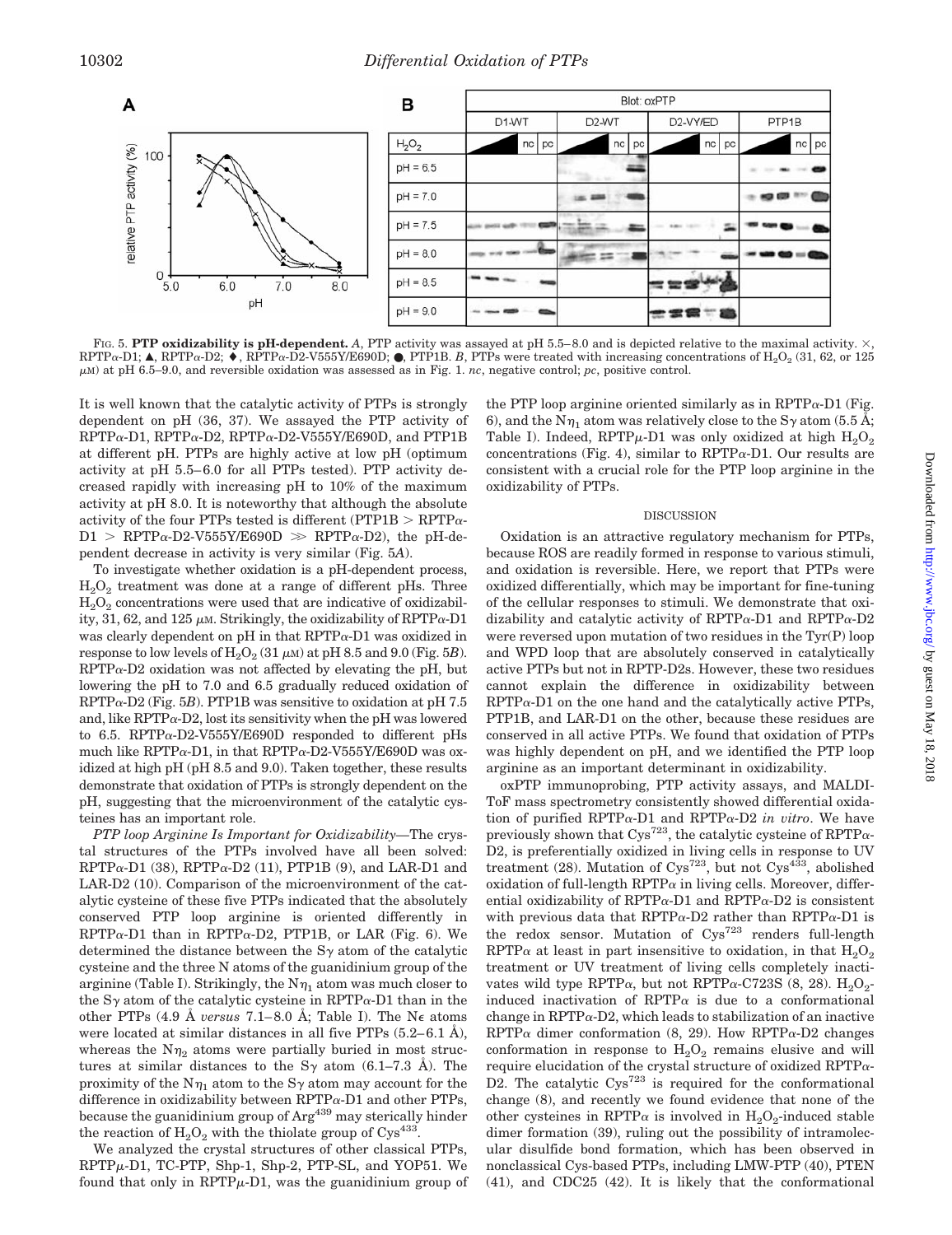

**tial oxidation of PTPs.** Shown is a comparison of the microenvironment of the catalytic cysteine in RPTP $\alpha$ -D1, RPTP $\alpha$ -D2 LAR-D1, LAR-D2, PTP1B, and  $RPTP\mu$ -D1. The PTP loop is in *red*, the Tyr(P) loop is in *green*, the Q loop is in blue, and the WPD loop is in *olive green*. Note the difference in orientation of the guanidinium group of  $\text{Arg}^{439}$  in RPTP $\alpha$ -D1 and  $\text{Arg}^{1101}$  in RPTP $\mu$ -D1, compared with the PTP loop arginine in the other PTPs.

FIG. 6. **Structural basis for differen-**

TABLE I *Difference in microenvironment of the catalytic cysteine in RPTP -D1 and RPTP*- *-D1 compared to other PTPs* The distances between the catalytic cysteine  $S<sub>\gamma</sub>$  atom and the PTP loop arginine guanidinium group N atoms (Å) were determined.

| <b>PTP</b>                      | $N\epsilon$ - $S\gamma$ | $N_{\eta_1}$ -S $\gamma$ | $N\eta_2-S\gamma$ |
|---------------------------------|-------------------------|--------------------------|-------------------|
| $RPTP_{\alpha}$ -D1             | 5.593                   | 4.857                    | 6.904             |
| $RPTP_{\alpha}$ -D <sub>2</sub> | 5.724                   | 7.463                    | 7.041             |
| LAR-D1                          | 6.043                   | 7.992                    | 7.127             |
| $LAR-D2$                        | 6.113                   | 7.951                    | 7.329             |
| PTP1B                           | 5.232                   | 7.102                    | 6.081             |
| $RPTP\mu$ -D1                   | 4.934                   | 5.465                    | 6.874             |
| TC-PTP                          | 5.066                   | 7.007                    | 7.304             |
| $Shp-1$                         | 5.153                   | 6.256                    | 7.058             |
| $Shp-2$                         | 5.701                   | 7.418                    | 7.223             |
| PTP-SL                          | 6.088                   | 7.894                    | 6.906             |
| YOP51                           | 5.818                   | 7.504                    | 6.073             |
|                                 |                         |                          |                   |

change in RPTP $\alpha$ -D2 is initiated by cyclic sulfenamide formation, which leads to extensive reorganization of the catalytic site of PTP1B (19, 20).

Although oxidizability of RPTP $\alpha$ -D1 and RPTP $\alpha$ -D2 was reversed upon mutation of only two residues in the Tyr(P) loop and WPD loop (Figs. 2 and 3), this cannot explain the difference in oxidizability between PTP1B, LAR-D1, and RPTP $\alpha$ -D1 (Fig. 4), because the Tyr(P) loop and WPD loop are conserved in all three active PTPs. Oxidation of PTPs is strongly dependent on pH (Fig. 5), suggesting that the microenvironment of the catalytic cysteine is an important determinant for oxidizability. Comparison of the crystal structures of the classical PTPs suggested that the orientation of the PTP loop arginine was important. The orientation of the PTP loop arginine in  $RPTP\mu$ -D1 suggested that  $RPTP\mu$ -D1 would not be highly susceptible to oxidation. Indeed, like  $RPTP\alpha-D1$ ,  $RPTP\mu-D1$  was relatively insensitive to oxidation (Fig. 4). The proximity of the PTP loop arginine to the catalytic cysteine may sterically hinder the reaction of  $H_2O_2$  with the thiolate anion group. To directly test the role of the PTP loop arginine in oxidizability, we mutated Arg<sup>439</sup> to lysine in RPTP $\alpha$ -D1. Unfortunately,  $GST-RPTP\alpha-D1-R439K$  was not stable, and we did not obtain sufficient material to determine the oxidation of this fusion protein.

It is not clear why the guanidinium group of  $Arg<sup>439</sup>$  is oriented differently in  $RPTP\alpha$ -D1 than in most other PTPs. Unlike the other crystal structures,  $RPTP\alpha-D1$  formed dimers in the crystals in which a helix loop-helix wedge-like structure inserts into the catalytic site of the dyad-related monomer (38), which may affect the orientation of the guanidinium group. However, the position of the PTP loop arginine and particularly its guanidinium group in  $RPTP\mu-D1$ , which did not form dimers like RPTP $\alpha$ -D1 in crystals (43), is similar to that in  $RPTP\alpha-D1$ , indicating that this conformation is not driven by dimerization.

It is noteworthy that differential oxidation of PTPs is especially obvious at relatively low  $H_2O_2$  concentrations. Cellular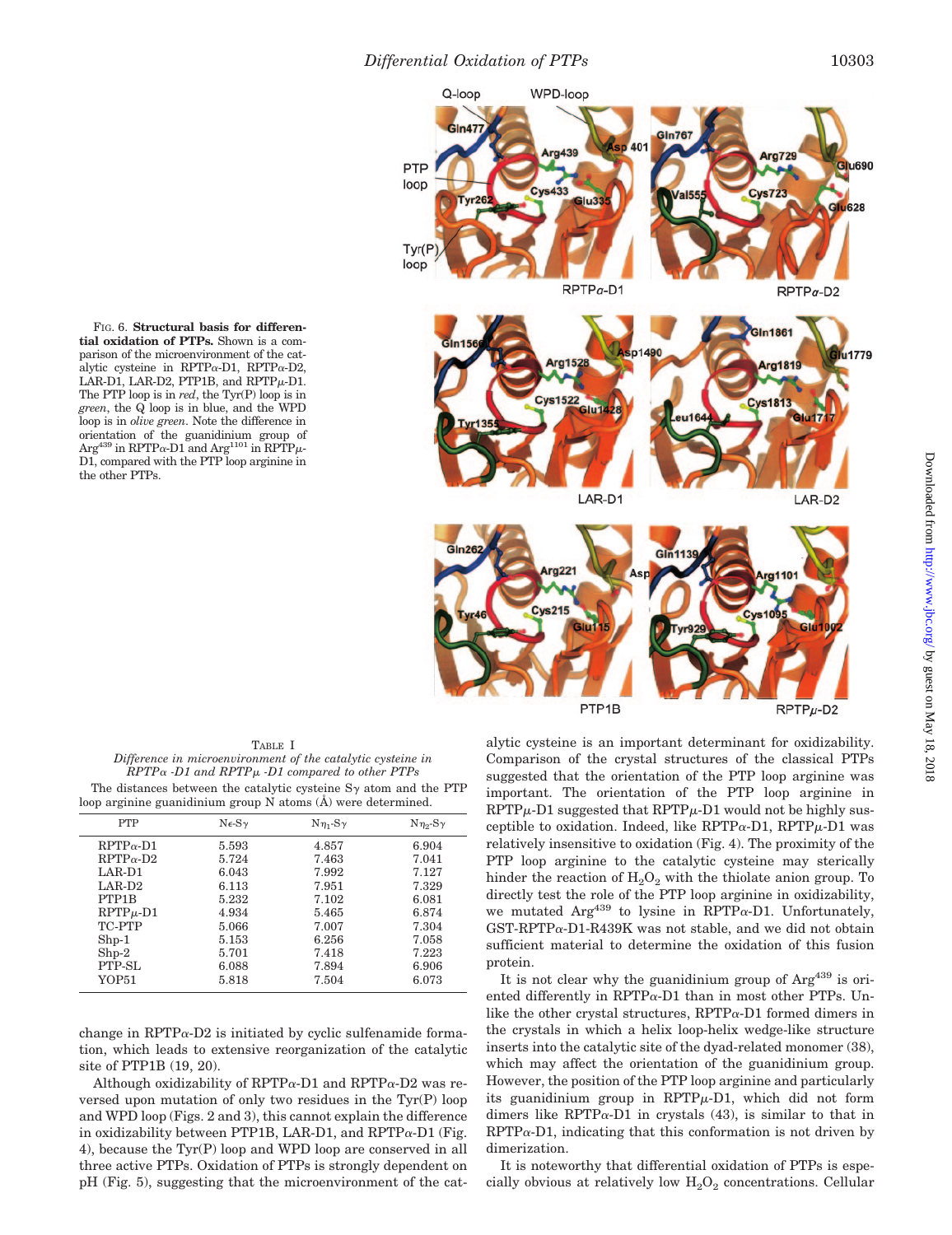stimuli induce  $H_2O_2$  concentrations in a range, similar to the  $H<sub>2</sub>O<sub>2</sub>$  concentrations we have used for our experiments. For instance, platelet-derived growth factor induces ROS levels in cells that are comparable with the levels in cells resulting from exogenously added  $H_2O_2$  concentrations of 0.1–1.0 mm (21). Differential oxidation of PTPs is important for fine-tuning of the cellular response to ROS production. Apparently, different inactivating mechanisms have evolved in the RPTPs: direct oxidation of the catalytic cysteine in LAR and indirect inactivation through oxidation of the catalytic cysteine in  $RPTP_{\alpha}$ -D2, resulting in stabilization of an inactive dimer conformation (8, 29). LAR-D2 does undergo a conformational change in response to  $H_2O_2$ , like RPTP $\alpha$ -D2, and  $H_2O_2$  induces heterodimer formation between full-length RPTP $\alpha$  and LAR (44). Whether oxidation of LAR-D2 is required for full inactivation of LAR remains to be determined.

In conclusion, we demonstrate that PTPs are differentially oxidized, and we provide evidence for the underlying mechanism. It will be interesting to see whether other PTP family members, including the nonclassical Cys-based PTPs, are differentially oxidized as well.

*Acknowledgment—*We thank Tony Hunter for critical reading of the manuscript.

#### **REFERENCES**

- 1. Hunter, T. (1995) *Cell* **80,** 225–236
- 2. Tonks, N. K., and Neel, B. G. (2001) *Curr. Opin. Cell Biol.* **13,** 182–195
- 3. Wang, Z., Shen, D., Parsons, D. W., Bardelli, A., Sager, J., Szabo, S., Ptak, J., Silliman, N., Peters, B. A., van der Heijden, M. S., Parmigiani, G., Yan, H., Wang, T. L., Riggins, G., Powell, S. M., Willson, J. K., Markowitz, S., Kinzler, K. W., Vogelstein, B., and Velculescu, V. E. (2004) *Science* **304,** 1164 –1166
- 4. Alonso, A., Sasin, J., Bottini, N., Friedberg, I., Osterman, A., Godzik, A., Hunter, T., Dixon, J., and Mustelin, T. (2004) *Cell* **117,** 699 –711
- 5. Andersen, J. N., Jansen, P. G., Echwald, S. M., Mortensen, O. H., Fukada, T., Del Vecchio, R., Tonks, N. K., and Moller, N. P. (2004) *FASEB J.* **18,** 8 –30
- 6. Streuli, M., Krueger, N. X., Thai, T., Tang, M., and Saito, H. (1990) *EMBO J.* **9,** 2399 –2407
- 7. Wang, Y., and Pallen, C.J. (1991) *EMBO J.* **10,** 3231–3237
- 8. Blanchetot, C., Tertoolen, L. G., and den Hertog, J. (2002) *EMBO J.* **21,** 493–503
- 9. Barford, D., Flint, A. J., and Tonks, N. K. (1994) *Science* **263,** 1397–1404 10. Nam, H. J., Poy, F., Krueger, N. X., Saito, H., and Frederick, C. A. (1999) *Cell*
- **97,** 449 457 11. Sonnenburg, E. D., Bilwes, A., Hunter, T., and Noel, J. P. (2003) *Biochemistry* **42,** 7904 –7914
- 12. Lim, K. L., Kolatkar, P. R., Ng, K. P., Ng, C. H., and Pallen, C. J. (1998) *J. Biol. Chem.* **273,** 28986 –28993
- 13. Buist, A., Zhang, Y. L., Keng, Y. F., Wu, L., Zhang, Z. Y., and den Hertog, J.

(1999) *Biochemistry* **38,** 914 –922

- 14. Jackson, M. D., and Denu, J. M. (2001) *Chem. Rev.* **101,** 2313–2340
- 15. den Hertog, J., Groen, A., and van der Wijk, T. (2004) *Arch Biochem. Biophys* **434,** 11–15
- 16. Zhang, Z. Y., and Dixon, J. E. (1993) *Biochemistry* **32,** 9340 –9345
- 17. Peters, G. H., Frimurer, T. M., and Olsen, O. H. (1998) *Biochemistry* **37,** 5383–5393
- 18. Denu, J. M., and Tanner, K. G. (1998) *Biochemistry* **37,** 5633–5642
- 19. Salmeen, A., Andersen, J. N., Myers, M. P., Meng, T. C., Hinks, J. A., Tonks, N. K., and Barford, D. (2003) *Nature* **423,** 769 –773
- 20. van Montfort, R. L., Congreve, M., Tisi, D., Carr, R., and Jhoti, H. (2003) *Nature* **423,** 773–777
- 21. Sundaresan, M., Yu, Z. X., Ferrans, V. J., Irani, K., and Finkel, T. (1995) *Science* **270,** 296 –299
- 22. Lee, S. R., Kwon, K. S., Kim, S. R., and Rhee, S. G. (1998) *J. Biol. Chem.* **273,** 15366 –15372
- 23. Gross, S., Knebel, A., Tenev, T., Neininger, A., Gaestel, M., Herrlich, P., and Bohmer, F. D. (1999) *J. Biol. Chem.* **274,** 26378 –26386 24. Mahadev, K., Zilbering, A., Zhu, L., and Goldstein, B. J. (2001) *J. Biol. Chem.*
- **276,** 21938 –21942
- 25. Meng, T. C., Fukada, T., and Tonks, N. K. (2002) *Mol. Cell* **9,** 387–399
- 26. Meng, T. C., Buckley, D. A., Galic, S., Tiganis, T., and Tonks, N. K. (2004) *J. Biol. Chem.* **279,** 37716 –37725
- 27. Reynolds, A. R., Tischer, C., Verveer, P. J., Rocks, O., and Bastiaens, P. I. (2003) *Nat. Cell Biol.* **5,** 447– 453
- 28. Persson, C., Sjöblom, T., Groen, A., Kappert, K., Engström, U., Hellman, U., Heldin, C. H., den Hertog, J., and Östman, A. (2004) Proc. Natl. Acad. Sci. *U. S. A.* **101,** 1886 –1891
- 29. van der Wijk, T., Blanchetot, C., Overvoorde, J., and den Hertog, J. (2003) *J. Biol. Chem.* **278,** 13968 –13974
- 30. den Hertog, J., Tracy, S., and Hunter, T. (1994) *EMBO J.* **13,** 3020 –3032
- 31. van der Sar, A. M., de Fockert, J., Betist, M., Zivkovic, D., and den Hertog, J. (1999). *Int. J. Dev. Biol.* **43,** 785–794
- 32. Persson, C., Kappert, K., Engström, U., Östman, A., and Sjöblom, T. (2005)<br> *Methods* **35,** 37–43
- 33. Wu, L., Buist, A., den Hertog, J., and Zhang, Z. Y. (1997) *J. Biol. Chem.* **272,** 6994 –7002
- 34. Peters, G. H., Iversen, L. F., Branner, S., Andersen, H. S., Mortensen, S. B., Olsen, O. H., Moller, K. B., and Moller, N. P. (2000) *J. Biol. Chem.* **275,** 18201–18209
- 35. Peters, G. H., Iversen, L. F., Andersen, H. S., Moller, N. P., and Olsen, O. H. (2004) *Biochemistry* **43,** 8418 – 8428
- 36. Zhang, Z. Y., Wang, Y., and Dixon, J. E. (1994) *Proc. Natl. Acad. Sci. U. S. A.* **91,** 1624 –1627
- 37. Peters, G. H., Branner, S., Moller, K. B., Andersen, J. N., and Moller, N. P. (2003) *Biochimie* (*Paris*) **85,** 527–534
- 38. Bilwes, A. M., den Hertog, J., Hunter, T., and Noel, J. P. (1996) *Nature* **382,** 555–559
- 39. van der Wijk, T., Overvoorde, J., and den Hertog, J. (2004) *J. Biol. Chem.* **279,** 44355– 44361
- 40. Caselli, A., Marzocchini, R., Camici, G., Manao, G., Moneti, G., Pieraccini, G., and Ramponi, G. (1998) *J. Biol. Chem.* **273,** 32554 –32560
- 41. Lee, S. R., Yang, K. S., Kwon, J., Lee, C., Jeong, W., and Rhee, S. G. (2002) *J. Biol. Chem.* **277,** 20336 –20342
- 42. Savitsky, P. A., and Finkel, T. (2002) *J. Biol. Chem.* **277,** 20535–20540
- 43. Hoffmann, K. M., Tonks, N. K., and Barford, D. (1997) *J. Biol. Chem.* **272,** 27505–27508
- 44. Blanchetot, C., Tertoolen, L. G., Overvoorde, J., and den Hertog, J. (2002) *J. Biol. Chem.* **277,** 47263– 47269